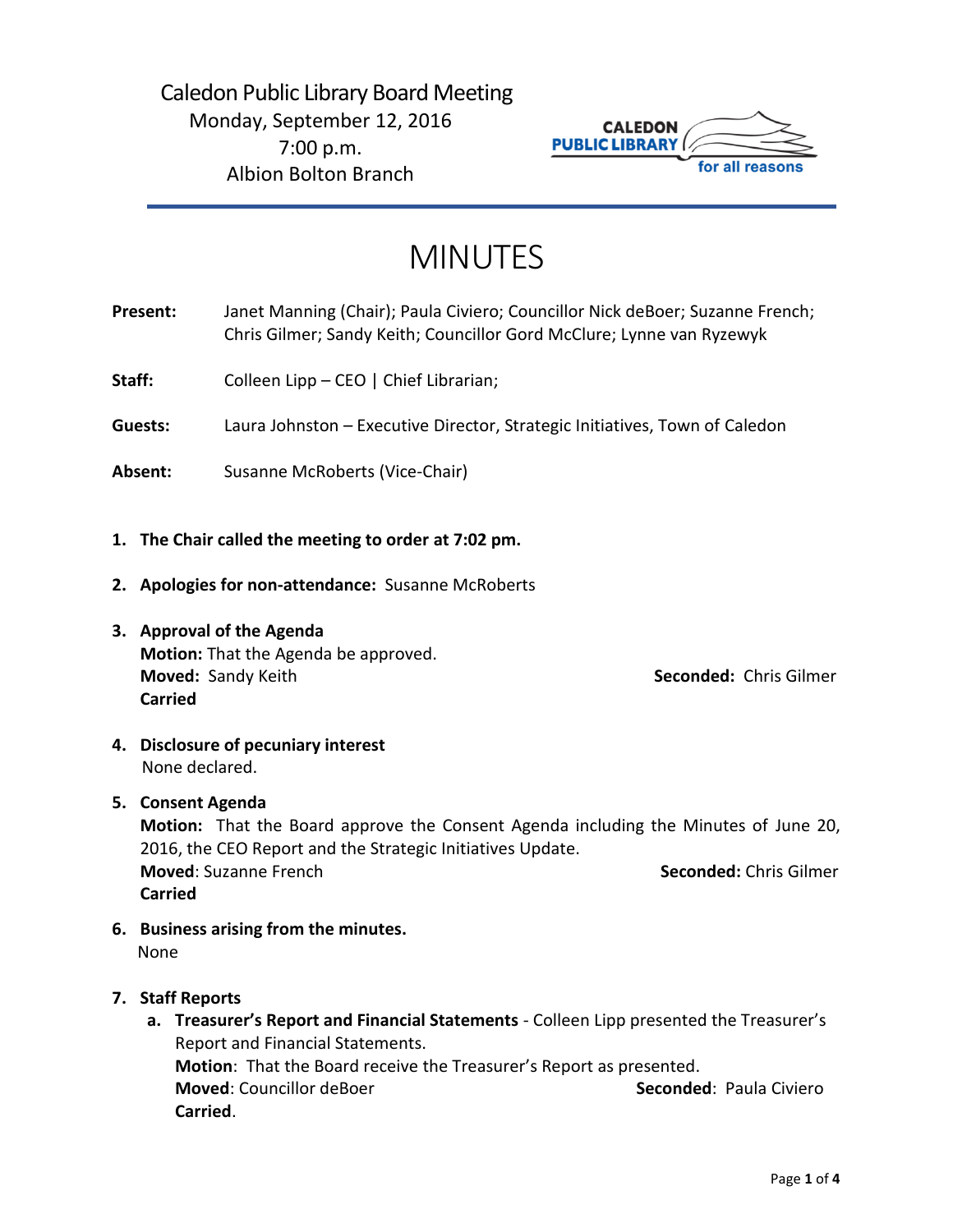## **b. Quarterly Performance Measures and Statistics**

**Motion**: That the Board receive the Quarterly Performance Measures and Statistics. **Moved**: Suzanne French **Seconded**: Chris Gilmer **Carried**.

## **c. Accessible Customer Service Policy Report**

**Motion**: That the Caledon Public Library Board approve and adopt the Accessible Customer Service Policy. **Moved**: Sandy Keith **Seconded**: Paula Civiero **Carried**.

### **d. Belfountain Branch Report**

**Motion**: That the Caledon Public Library Board receive the Belfountain Branch Recommendation **Moved: Councillor McClure Seconded: Councillor deBoer Seconded: Councillor deBoer Carried**.

**Motion**: That the Caledon Public Library Board approve the closure of the current branch located in the Belfountain Public School as of June 30, 2017 **Moved: Sandy Keith <b>Seconded**: Paula Civiero **Carried**.

**Motion**: That the Caledon Public Library Board approve the reallocation of existing Belfountain staff hours to extend the hours of service at neighbouring branches **Moved:** Councillor deBoer **Seconded:** Paula Civiero **Carried**.

**Motion**: That the Caledon Public Library Board support improved access to library services through the submission of a Capital Project request for a Remote Holds Locker at the Belfountain Community Centre **Moved**: Councillor deBoer **Seconded**: Councillor McClure **Carried**.

## **8. Board and Committee Reports**

- **a. Strategic Planning Committee Minutes Motion**: That the Board receive the committee minutes. **Moved: Chris Gilmer <b>Seconded**: Suzanne French **Carried**.
- **b. CEO Evaluation Committee Update**  Janet Manning provided a brief oral report regarding the meeting of the CEO Evaluation Committee held on September 7, 2016 and shared the CEO's goals for 2016-17 **Motion**: That the Board receive the report and drafted CEO goals **Moved:** Chris Gilmer **Seconded:** Suzanne French **Carried**.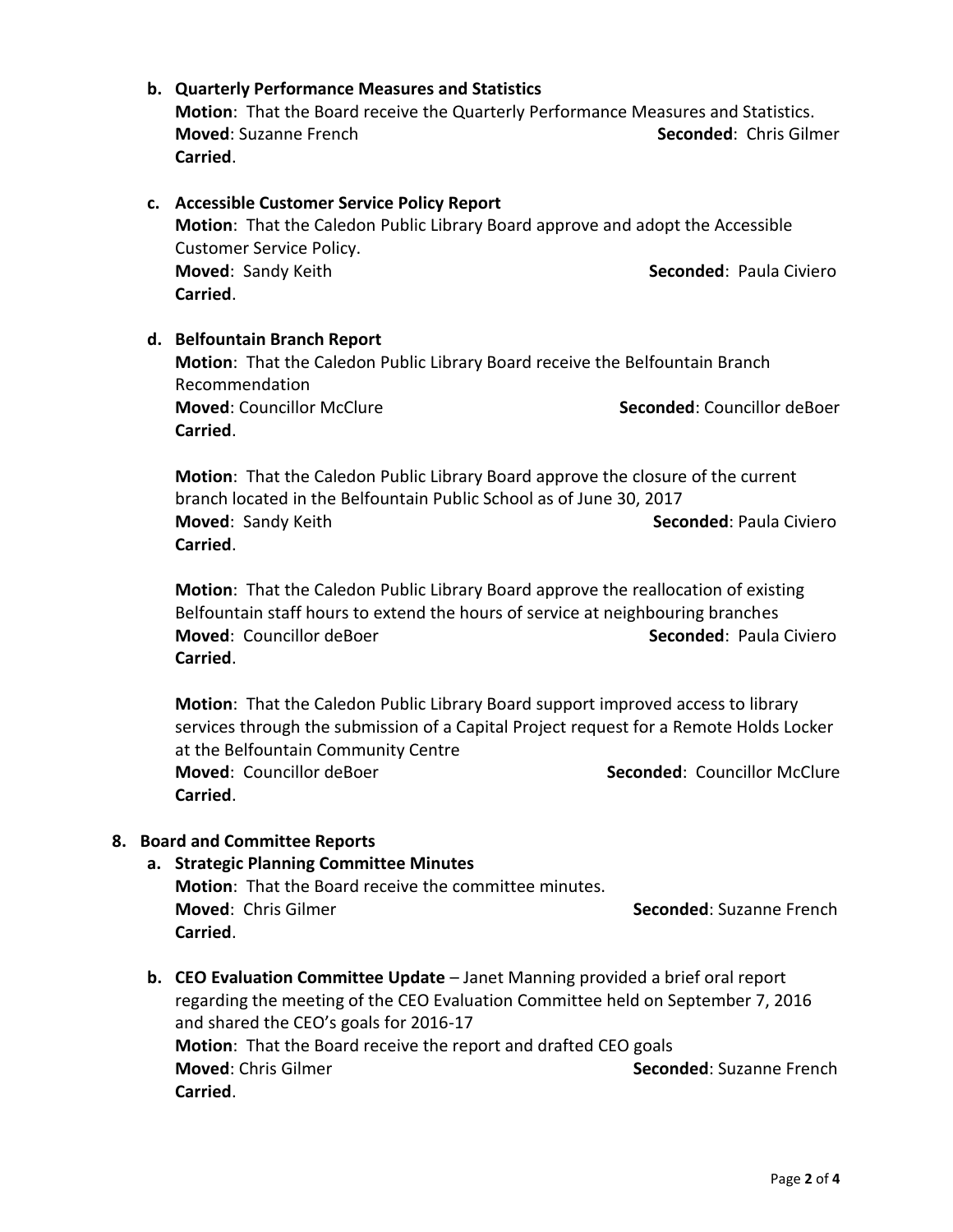## **c. Finance Committee Minutes**

**Motion**: That the Board receive the committee minutes. **Moved**: Suzanne French **Seconded**: Councillor McClure **Carried**.

## **i. 2015 Audited Financial Statements Motion**: That the Caledon Public Library Board receive the 2015 Audited Financial Statements **Moved: Councillor McClure <b>Seconded**: Sandy Keith **Carried**.

### *Councillor McClure left the meeting at 9:30 PM*

## **ii. 2017 Draft Budget Report**

**Motion**: That the Caledon Public Library Board receive and approve the 2017 Draft Budget Report with the removal of Capital Project 17-146 Albion Bolton Branch Renovation **Moved**: Sandy Keith **Seconded**: Chris Gilmer **Carried**.

## **9. New Business.**

None

**10. Board Development**

None

## **11. Correspondence**

**Carried.**

- **a. Project Outcome – July 14, 2016**
- **b. Learn HQ and Trustee Development – July 25, 2016**

**c. Exchange B2B – August 2nd email**

**Motion:** That the Board receive the correspondence. **Moved:** Paula Civiero **Seconded:** Sandy Keith

- **12. Time & location of next regular meeting**: Monday, October 17, 2016 7:00 pm Albion Bolton Branch
- **13. Question Period**  There were no representatives from the public present.
- **14. Evaluation of the meeting**  Due to the length of the meeting and the late hour, no evaluation was completed.

### **15. Adjournment**

**Motion:** That the meeting adjourn. **Moved:** Chris Gilmer **Seconded:** Paula Civiero **Carried.**